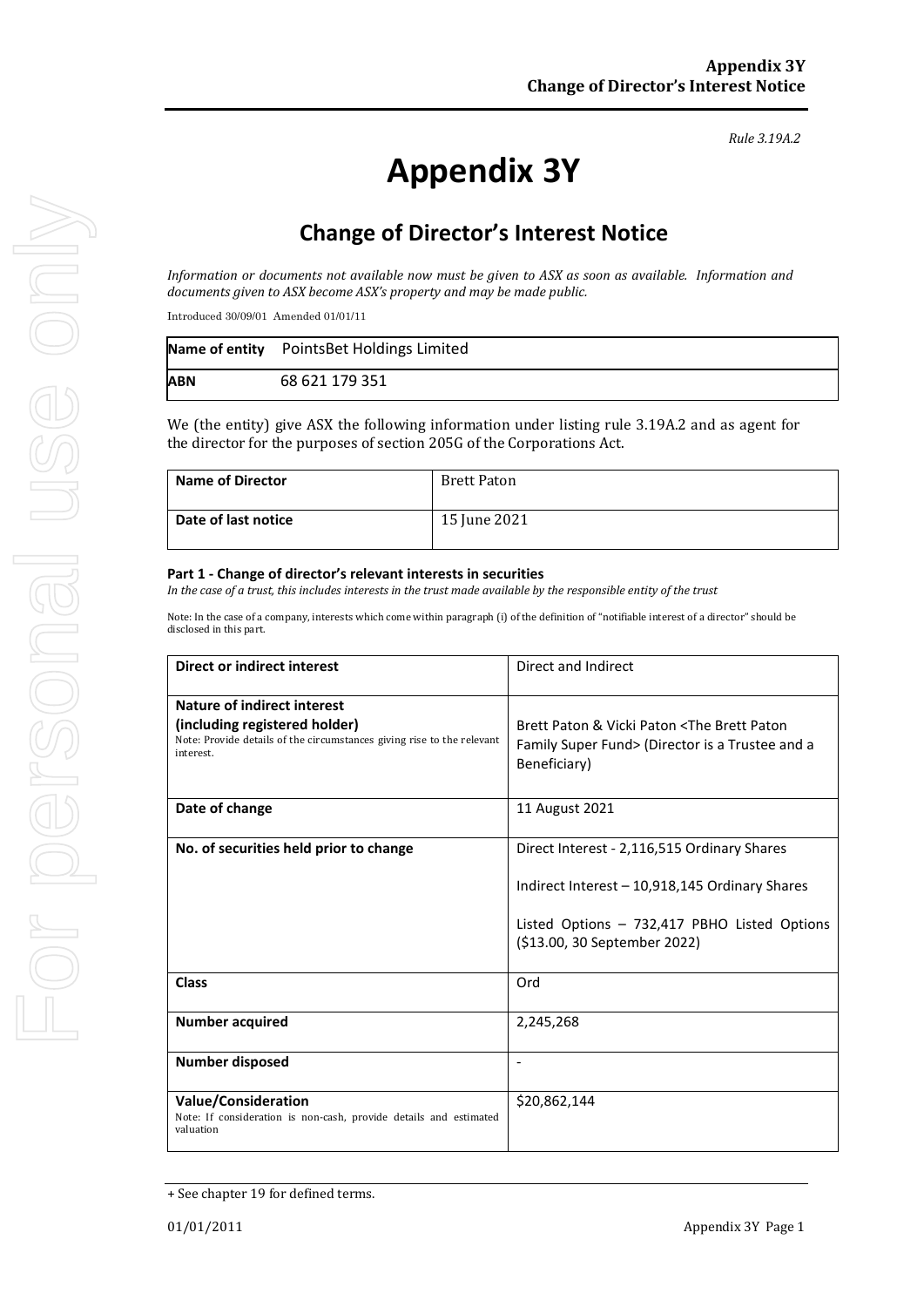| No. of securities held after change                                                                                                                                         | Direct Interest - 2,116,515 Ordinary Shares                                                                                                                                                                |  |
|-----------------------------------------------------------------------------------------------------------------------------------------------------------------------------|------------------------------------------------------------------------------------------------------------------------------------------------------------------------------------------------------------|--|
|                                                                                                                                                                             | Indirect Interest - 13,163,413 Ordinary Shares                                                                                                                                                             |  |
|                                                                                                                                                                             | Listed Options - 732,417 PBHO Listed Options<br>(\$13.00, 30 September 2022)                                                                                                                               |  |
| Nature of change<br>Example: on-market trade, off-market trade, exercise of options, issue<br>of securities under dividend reinvestment plan, participation in buy-<br>back | 1,450,000 shares acquired under the founders<br>sell down announced 29 July 2021<br>795,268 shares acquired under the accelerated<br>component of the pro rata entitlement offer<br>announced 29 July 2021 |  |

## **Part 2 – Change of director's interests in contracts**

Note: In the case of a company, interests which come within paragraph (ii) of the definition of "notifiable interest of a director" should be disclosed in this part.

| <b>Detail of contract</b>                                                                                                                                                   | N/A |
|-----------------------------------------------------------------------------------------------------------------------------------------------------------------------------|-----|
| <b>Nature of interest</b>                                                                                                                                                   | N/A |
| Name of registered holder<br>(if issued securities)                                                                                                                         | N/A |
| Date of change                                                                                                                                                              | N/A |
| No. and class of securities to which<br>interest related prior to change<br>Note: Details are only required for a contract in<br>relation to which the interest has changed | N/A |
| Interest acquired                                                                                                                                                           | N/A |
| Interest disposed                                                                                                                                                           | N/A |
| <b>Value/Consideration</b><br>Note: If consideration is non-cash, provide details<br>and an estimated valuation                                                             | N/A |
| Interest after change                                                                                                                                                       | N/A |

<sup>+</sup> See chapter 19 for defined terms.